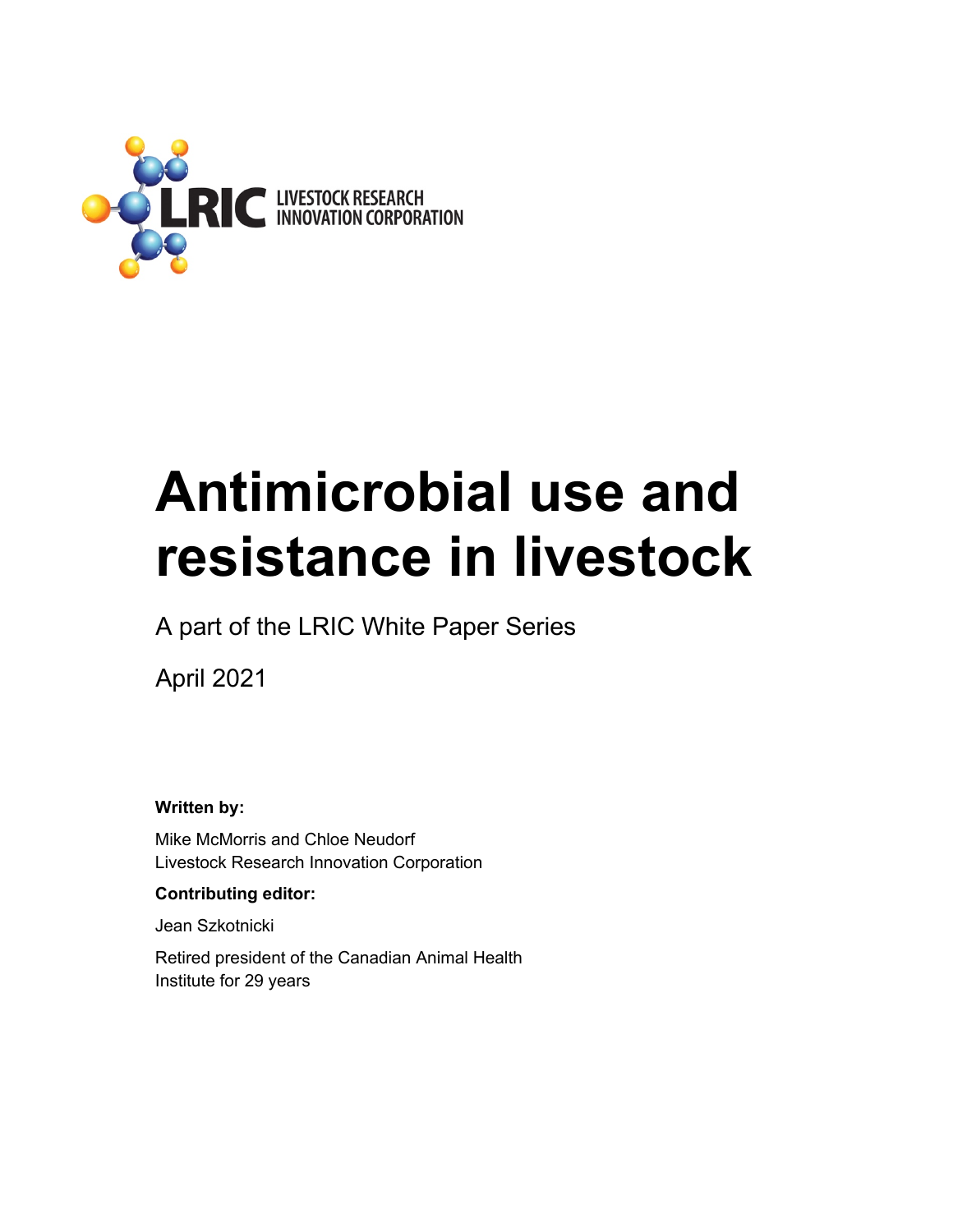

### **What is it?**

Antimicrobials, more specifically antibiotics, are compounds that kill bacteria. They are used in people, companion and farm animals (McAllister & Waldner, 2020) as health management tools to treat, prevent and control disease and infection. Antimicrobial resistance is a natural occurrence whereby the genetic make-up of a microbe alters in a way that makes it unsusceptible to antimicrobials. Our use of antimicrobials in both human and animal medicine results in a need to use antimicrobials responsibly to ensure antimicrobial effectiveness and prevent resistance. Continuing the use of antimicrobials in animal medicine is essential for keeping humans healthy through the control of diseases and for maintaining strong animal welfare standards for the animals in our care.

# **Why it matters to the Ontario livestock industry:**

Livestock producers need to make wise use of antimicrobials as part of the greater societal effort to minimize antimicrobial resistance. This effort will bring new management techniques to production in order to minimize disease and the need for antimicrobial use.

Health Canada's Veterinary Drug Directorate is responsible for a stringent assessment process that ensures;

- a product's safety to humans and the intended species,
- efficacy, and
- that it meets good manufacturing standards

The assessment occurs prior to licensing to permit sale of antimicrobials used in animal medicine (McAllister & Waldner, 2020). The Public Health Agency of Canada estimates that 82 percent of all antimicrobial use in Canada is attributed to agriculture (Prescott et al., 2012). This is not surprising since the total biomass of farmed animals is greater than that of the human population.

Antibiotics are divided into four categories based on their importance to human health. Category 1 antimicrobials are those most important to human medicine and these are under strict regulations as they do not have alternative antimicrobials for treatment in case of resistance. Category 2 antimicrobials are of high importance to human medicine and are used to treat some serious infections. When needed, category 1 drugs can be used as alternatives for category 2 drugs. Category 3 antimicrobials are of medium importance and are used for treatment of bacterial infections, their alternative treatments include category 1 and 2 drugs. Category 1, 2, and 3 antimicrobials all require veterinary prescriptions for use in farm animals. Category 4 antimicrobials have low importance to human medicine as they are currently not used in human medicine and their use is not associated with bacteria resistance (Government of Canada, 2009).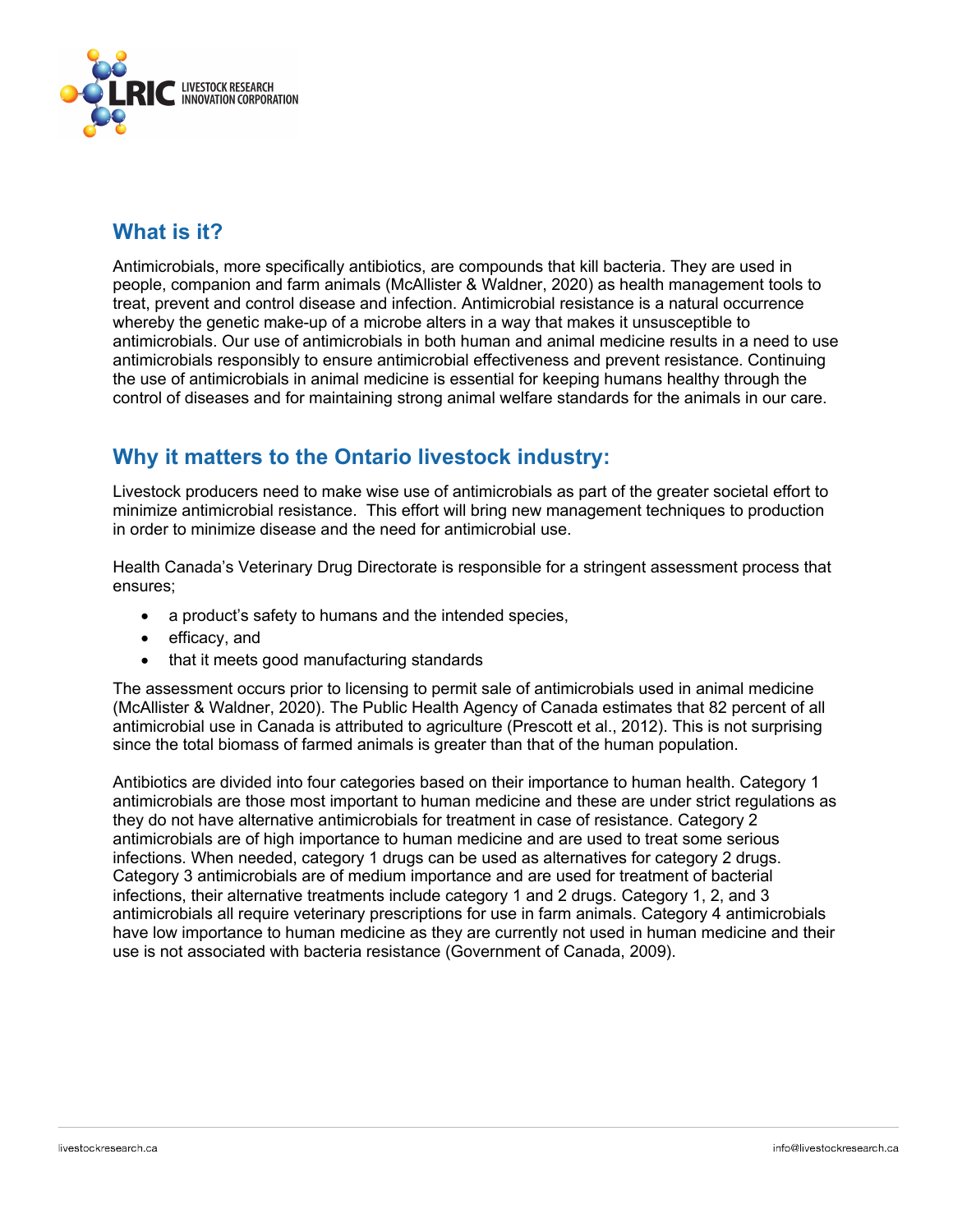

| Category         | Concern to<br><b>Human Medicine</b>   | Use in Human Medicine                                                                                  | Alternative<br>Available                                      | Veterinary<br>Prescription<br>Needed |
|------------------|---------------------------------------|--------------------------------------------------------------------------------------------------------|---------------------------------------------------------------|--------------------------------------|
|                  | <b>VERY HIGH</b><br><b>IMPORTANCE</b> | Preferred option for treatment of<br>serious human infections                                          | No.                                                           | Yes                                  |
| $\overline{2}$   | <b>HIGH</b><br><b>IMPORTANCE</b>      | Preferred option for treatment of<br>serious human infections<br>(intermediate concern)                | Yes                                                           | Yes                                  |
| 3                | <b>MEDIUM</b><br><b>IMPORTANCE</b>    | Rarely used in human medicine,<br>not preferred option for<br>treatment of serious human<br>infections | Yes, for human<br>medicine, No for<br>veterinary<br>medicine. | Yes                                  |
| $\boldsymbol{4}$ | <b>LOW</b><br><b>IMPORTANCE</b>       | Not used in human medicine                                                                             | Not applicable                                                | <b>No</b>                            |

(Canadian Animal Health Institute, 2021)

In 2017, Canada introduced a new regulation to prohibit the sale of Medically Important Antimicrobials in livestock production without medical oversight from a veterinarian to avoid unnecessary use of antibiotics (McAllister & Waldner, 2020). Only Category 4 antimicrobials can be sold without veterinary prescription for use. Antimicrobials are used carefully and deliberately to minimize the crossover between animals and humans. The graph below displays how antibiotics are dispersed categorically, the more medically important to humans the antibiotic is, the less it is used with animals. Antimicrobials are necessary for use in livestock to help manage diseases that ensure the welfare of the herd and help to prevent the spread of disease to the public. Livestock are generally housed in herds or flocks. Thus, if one cow, chicken or pig gets sick, just as with humans, there is a likelihood that others in the group will have been exposed to the disease and thus need to have medical intervention.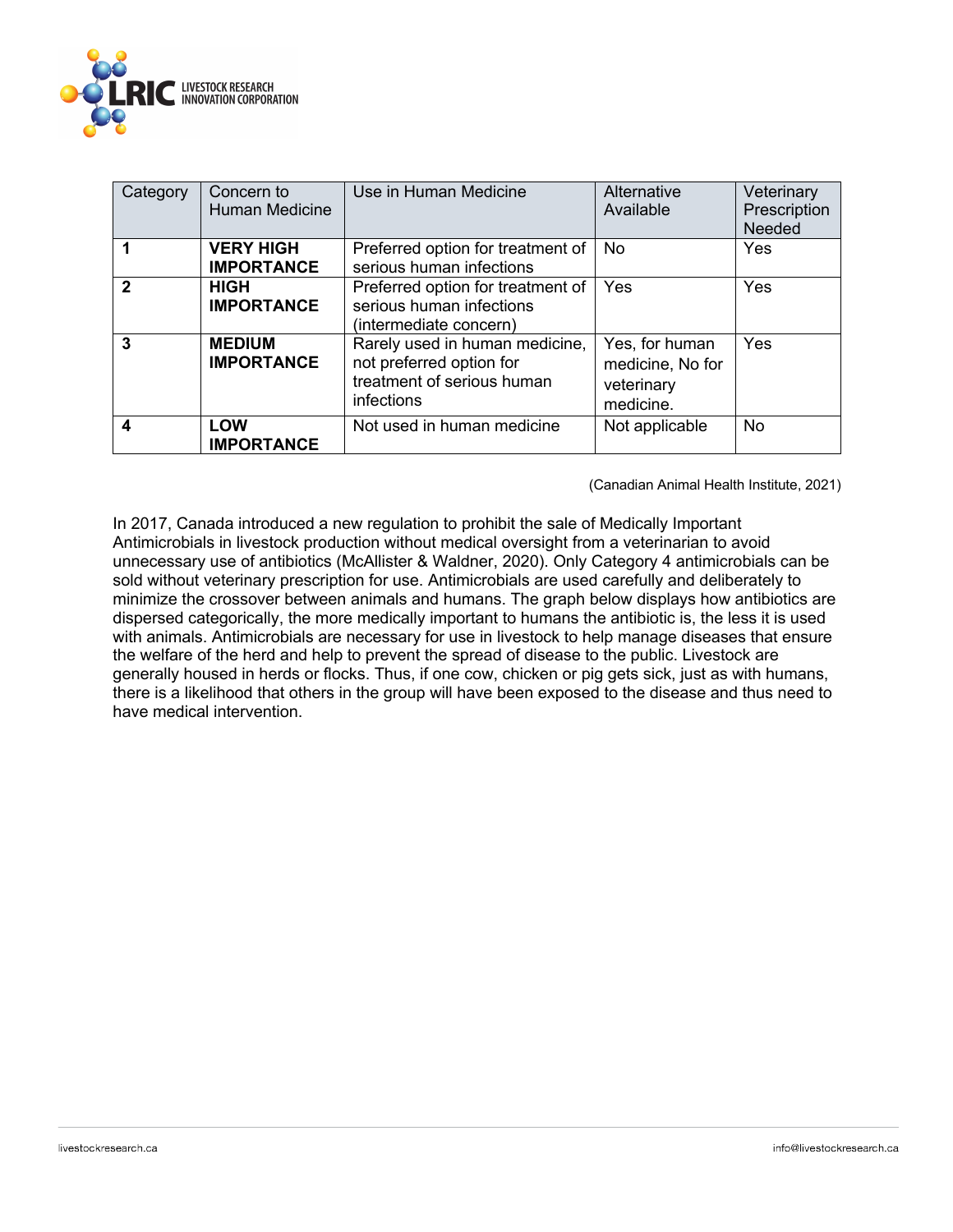

#### Animals 50% Humans 40% 44% Antibiotic use by volume 30% 30% 20% 10%  $0%$  $0%$ Ceptalesportes Cre2 Tetracyclines.C3 Macgillages C2 Pentalline Creek Sulta<sup>C3</sup> c Ionophores Categorization of antimicrobial drugs based Case of International and International and<br>C1: Category 1 Very High Importance<br>C2: Category 2 High Importance<br>C3: Category 2 Medium Importance<br>C4: Category 4 Low Importance Antibiotics

**Antibiotics Used in Humans and Animals** 

Nearly all antibiotics used by humans are avoided in the use of animals

# **Understanding risk:**

The greatest concern for human health is any category 1 antimicrobials used in livestock, these are often only used as a last resort following use of lesser drugs as seen in the figure above. Creating clear distinctions between use of antimicrobials for humans and animals prevents risk of selecting any drug-resistant bacteria and ensures safe use in the future. Animal to human and human to animal transfer of disease classifies a disease as zoonotic and is the reason for risk management standards for antimicrobial use (Prescott et al., 2012). Poor antimicrobial stewardship among humans and in human institutions has contributed greatly to this issue. Farm animal producers share the same desire for safe and healthy food that consumers have. They also bear the responsibility for their animals, keeping them healthy and providing them with proper care. Producers understand the importance of using antimicrobials judiciously and safely.

Looking into overuse and the threat AMR poses, the Center for Disease Control (CDC) and IMS Health researched health care providers and their prescription habits of antibiotics. They found that about 266.1 million courses of antibiotics were prescribed in the US in 2014 (Hicks, et al., 2013). A 2016 CDC report found that one third of prescriptions being issued to people were unnecessary and patients could have been treated without antibiotics (Fleming-Dutra et al., 2016).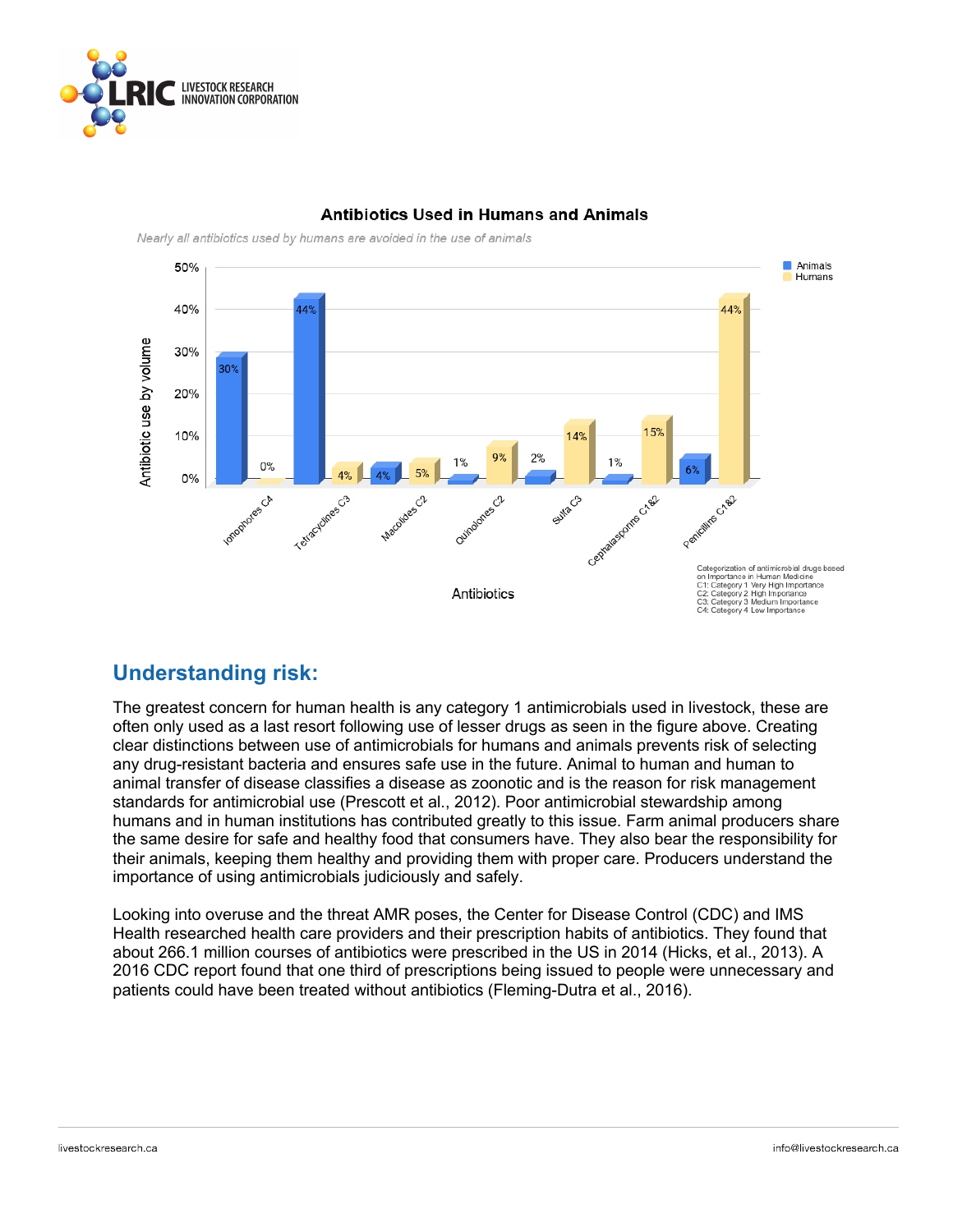

## **History of antimicrobial use:**

- Antimicrobials have been used in medicine for centuries. Ancient Egyptians were known to use mold to treat their wounds (Ancient Times). The understanding of how the mold became effective as an antibiotic was discovered much later. In the late 1880s scientists began to understand and identify these antibiotics. In 1940, penicillin was discovered from mold and became available for medical use (Discovery and Development of Penicillin). This discovery has saved countless human lives.
- $\bullet$  In the 20<sup>th</sup> century, livestock and poultry producers incorporated antibiotics into animal husbandry practices.
- The concept that humans can develop resistance to antimicrobials was discussed by Alexander Fleming in 1945 as the creation of new antibiotics slowed and use of existing antibiotics increased (Fleming, 1945).
- In 2017, Canada introduced regulation to prohibit the use of Medically Important Antimicrobials in livestock production without medical oversight from a veterinarian.

#### **What can be done:**

All antimicrobials used in livestock medicine have label directions for use. Reducing the use of antibiotics in livestock production must take into consideration: the category of antibiotic; the health of the animal patient, and the efficient production of a safe and wholesome product. Prophylactic use involves giving a small dose of antibiotic at a time of stress (e.g., transport) to prevent any disease. Producer groups and veterinarians are assessing management options to try and reduce the use of antimicrobials in livestock production.

The Beef Cattle Research Council (BCRC) conducted research examining the risk of microbes with antimicrobial resistance moving from feedlot animals to humans through manure, soil and water (Bergen, 2018). The mitigation method they found successful was composting manure. New research shows the presence of wetlands and microbiologically active soils with high levels of carbon, are catalysts for degrading antimicrobials and bacteria with resistant genes (McAllister & Waldner, 2020).

The following can be used as preventative measures to avoid disease and lower the need for antibiotics.

- Sound biosecurity (keep disease off the property and out of facilities)
- Vaccination programs
- Climate control (e.g., eliminate draughts, proper temperature)
- Management of young stock (e.g., ensure colostrum intake)
- Nutrition (balanced rations to prevention susceptibility to disease)
- Where possible include health in genetic selection
- Support innovation of new animal health management tools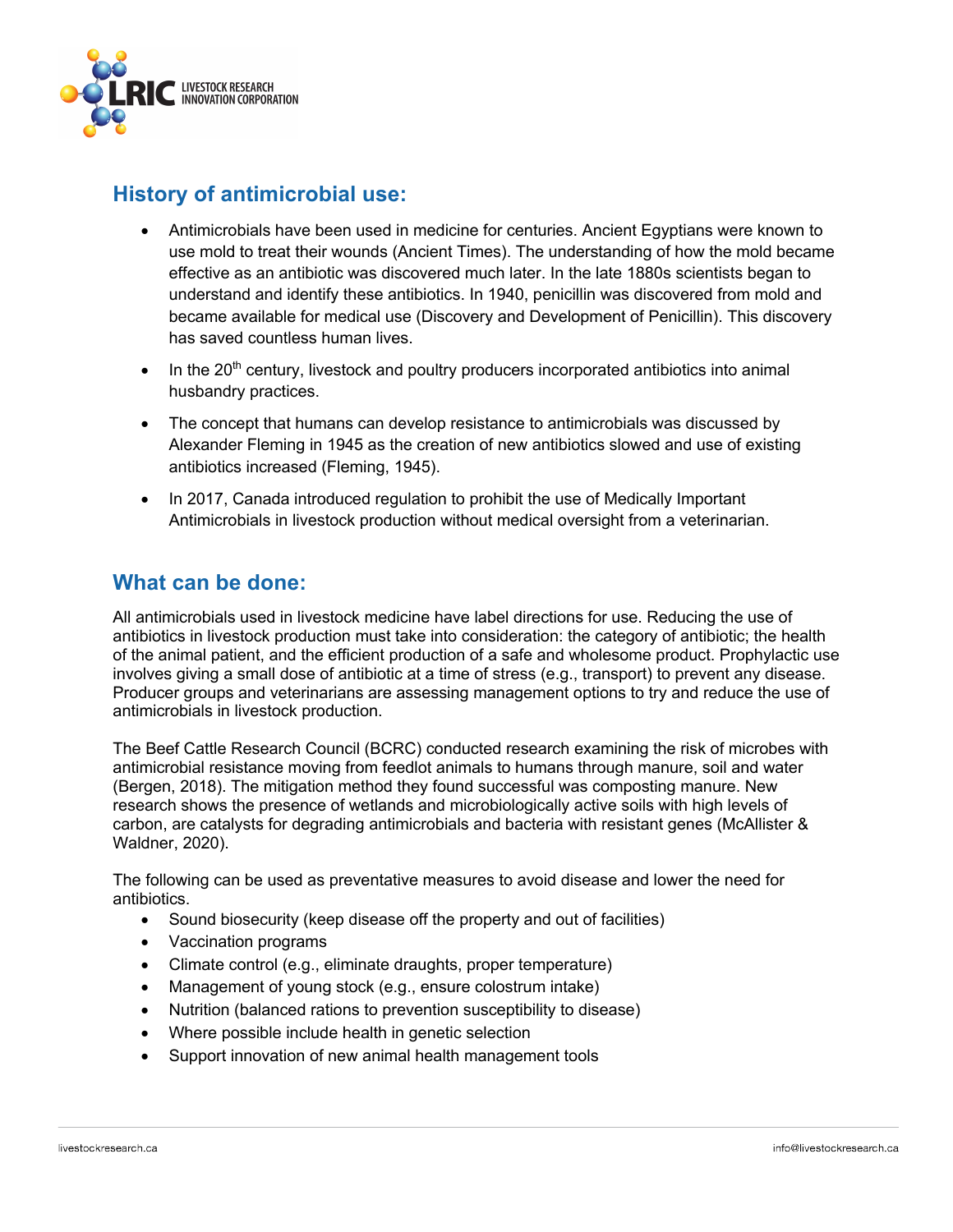

The Canadian Integrated Program for Antimicrobial Resistance Surveillance (CIPARS) was created by the Public Health Agency of Canada to monitor antimicrobial resistance in humans, in livestock before slaughter, and retail meat before consumption (Antimicrobial Resistance in Agriculture). Antimicrobial resistance was observed with Salmonella Enteritidis, found in healthy and sick chickens as well as chicken meat purchased in grocery stores. There were only a few isolates of this salmonella, however, CIPARS saw for the first time a highly-drug resistant salmonella from a chicken source ((CIPARS) 2018: Executive Summary). CIPARS has not published the 2019 report nor the 2020 report as of March 2021.

The Responsible Chicken Use Strategy was implemented by the Chicken Farmers of Canada (CFC) to maintain consumer confidence and demonstrate responsible antimicrobial use (AMU Strategy: A prescription for change). The CFC values antimicrobials as an essential tool for animal health and welfare. The Strategy's main points include research, surveillance, reduction and education as well as a timeline for the industry to eliminate the medically important to humans antimicrobials (category 1, 2 and 3) by 2019 which was accomplished. This strategy works to support producers through changes within the industry, legislation and accessing veterinary drugs.

Every time antibiotics are used there is a risk for selecting drug-resistant bacteria, regardless of whether it is used in animals or humans (Canadian Animal Health Institute, 2021). Protection of antibiotics is fundamental for the continued use in animals and humans for treatment in the future. Sufficient hygiene practices on farms, slaughterhouses, during distribution of food, in food preparation and finally at the consumer level are fundamental in minimizing the transmission of foodborne pathogens (Phillips et al., 2004).

#### **Market Pull:**

Market forces change over time and, in recent years, there has been some demand for livestock food products to be raised without antibiotics. It should be noted that the number one driving force as self-identified by consumers in their purchasing decisions is price. Raised without antibiotics may seem logical and simple to consumers but is actually very complex from a risk standpoint as it puts the welfare of animals, and their herd mates, in jeopardy. Even with excellent farm management, producers will experience sickness in their livestock.

# **Research Gaps:**

- Management techniques that decrease microbial load in the environment in which livestock are raised, for example, anaerobic digestors for manure management.
- Feed additives that provide an immune boost to animals, reducing sickness
- Sensor data collection that provides early signs of sickness
- Genetic selection for high immune response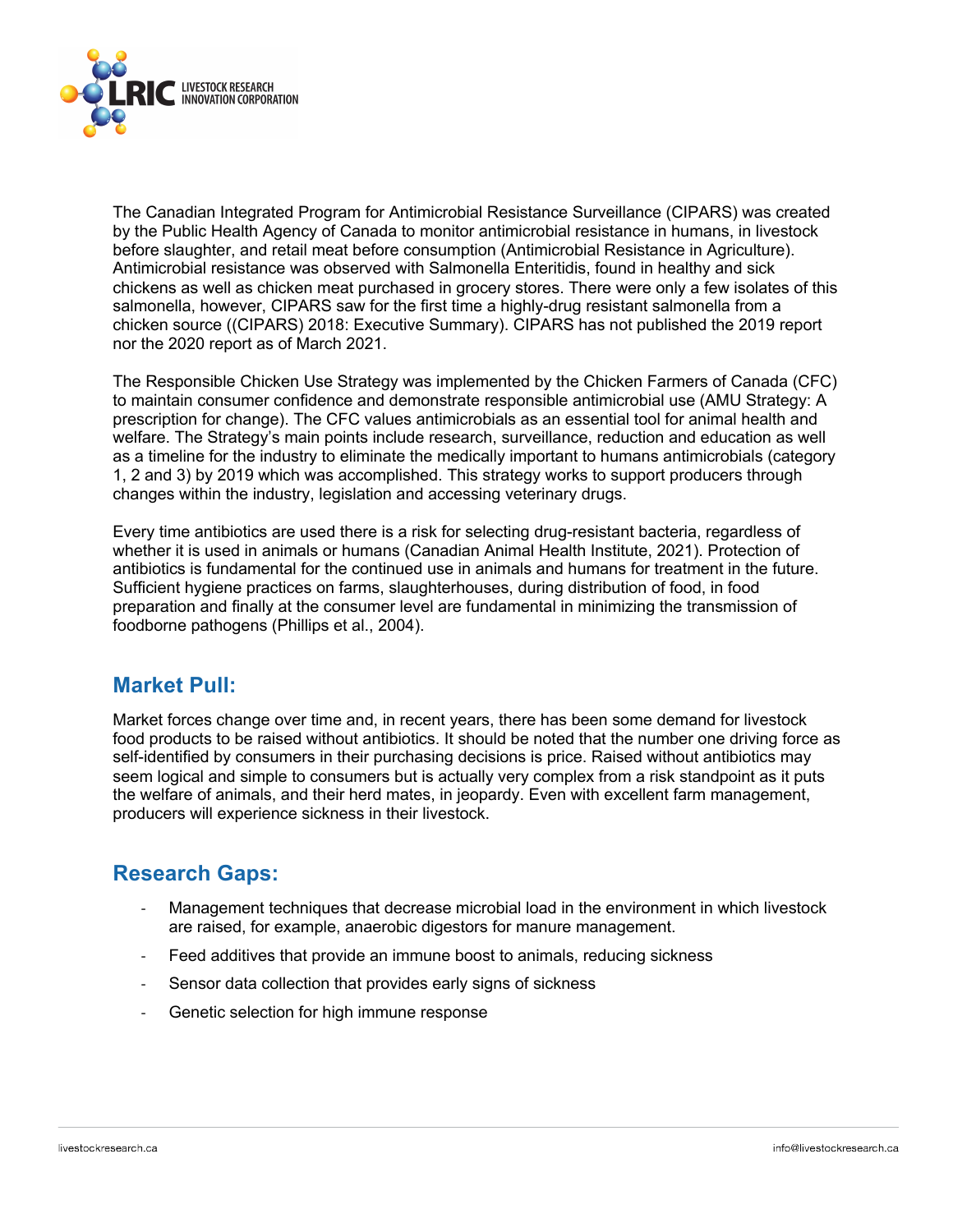

- Management of the generation before (the cow, the chicken that laid the egg to be a broiler) to improve the immune response of the young animals
- Young stock management
- How best to make use of new messenger RNA (mRNA) technology to improve health of livestock

#### **Innovation Gaps:**

- Facility design (e.g. ventilation)
- Rugged, cost effective sensors to collect data
- Improved access to veterinary services in remote areas (e.g. telehealth)

#### **For more information & Additional resources**

- Please contact LRIC at info@livestockresearch.ca or 519-766-5464.
- Health Canada's Antimicrobial Resistance Veterinary Drugs
- Government of Canada's response to antimicrobial resistance
- Meat Institute AMU/AMR pamphlet
- The Canadian Animal Health Institute Position Statement on the use of **Antimicrobials**
- Beef Cattle Research Council: Antimicrobial Resistance

#### **References**

- 1. (CIPARS) 2018: Executive Summary. *Government of Canada*, Retrieved from https://www.canada.ca/content/dam/phacaspc/documents/services/surveillance/canadian-integrated-program-antimicrobial-resistance-surveillance-cipars/cipars-reports/2018-annual-reportexecutive-summary/2018-annual-report-executive-summary.pdf
- 2. McAllister, T., and Waldner, C. (2020). Antimicrobial Resistance, *Beef Cattle Research Council*. Retrieved from http://www.beefresearch.ca/researchtopic.cfm/antimicrobial-resistance-11
- 3. Hicks, L. A., Taylor Jr, T. H., and Hunkler, R. J. (2013). U.S. Outpatient Antibiotic Prescribing, 2010, *New England Journal of Medicine*, Retrieved from http://www.nejm.org/doi/full/10.1056/NEJMc1212055
- 4. Fleming-Dutra, K., et al. (2016). Prevalence of Inappropriate Antibiotic Prescriptions Among US Ambulatory Care Visits, 2010-2011. *JAMA*, 315(17): 1864-1873. doi:10.1001/jama.2016.4151
- 5. Antimicrobial Resistance in Agriculture. *Ministry of Agriculture, Food and Rural Affairs*. Retrieved from http://www.omafra.gov.on.ca/english/livestock/animalcare/amr/index.html
- 6. Prescott, J. F., Szkotnicki, J., McClure, J. T., Reid-Smith, R. J., and Léger, D. F. (2012). Conference report: antimicrobial stewardship in Canadian agriculture and veterinary medicine. How is Canada doing and what still needs to be done? *The Canadian veterinary journal = La revue veterinaire canadienne*, *53*(4), 402–407.
- 7. Ancient Times. *Antimicrobial Resistance Learning Site*. Retrieved from http://amrls.cvm.msu.edu/pharmacology/historical-perspectives
- 8. Discovery and Development of Penicillin. *American Chemical Society*. Retrieved from https://www.acs.org/content/acs/en/education/whatischemistry/landmarks/flemingpenicillin.html
- 9. Bergen, R. (2018). Does Antibiotic Resistance Move Through the Environment? *Beef Cattle Research Council*. Retrieved from http://www.beefresearch.ca/blog/does-antibiotic-resistance-move-through-the-environment/